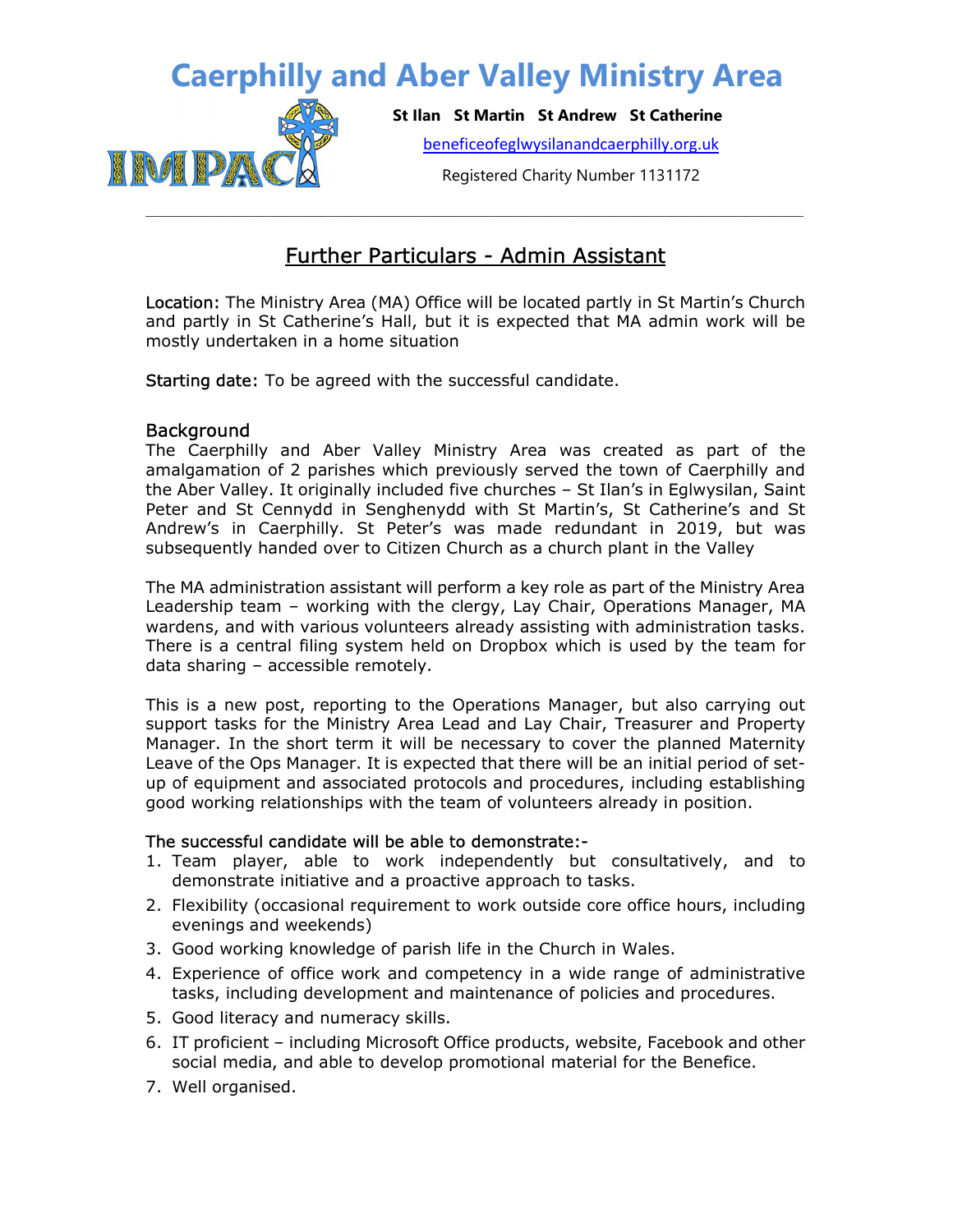# Caerphilly and Aber Valley Ministry Area



St Ilan St Martin St Andrew St Catherine

beneficeofeglwysilanandcaerphilly.org.uk

Registered Charity Number 1131172

- 8. Sympathetic to the culture and vision of the Church in Wales and the Llandaff diocese.
- 9. Interest and sympathy with our Strategic Development Group structure , which include children and youth work, environmental issues and pastoral care of the elderly and infirm.
- 10.Full UK driving licence required (occasional use of own vehicle for work purposes)
- 11.Educated to at least "A" level standard.
- 12.Subject to DBS disclosure.

### Outline Job Description (detail to be agreed upon appointment)

### 1 Assist the Ops Manager in Governance including compliance

- a. Help in updating Ministry Area (MA) policies and procedures
- b. Keep abreast of changes to Diocesan/Church in Wales regulations
- c. Help with Safeguarding for the Ministry Area in particular using a new software package called " MyChurchPeople"
- d. Update the Electoral roll as required

#### 2 Assist the Treasurer in Finance

- a. Draft billing for weddings and funerals etc.
- b. Extract reports form Sum-up Digital Giving
- c. Draft clergy fees payment schedule
- d. Draft retired clergy payment schedule
- e. Check clergy expenses claims
- f. Draft claims for Treasurer expenses in respect of online purchasing
- g. Preparing promotional information on generous giving and stewardship
- h. Carry out stock checks and advise of procurement requirements

#### 3 Assist the Ops Manager in Communication

- a. Update communication vehicles website, weekly sheets, e-mail broadcast, phone calls and bookings for services as required
- b. Provide communications for distribution on social media Facebook, Instagram, Twitter.

#### 4 Assist the Ops Manager in Planning

- a. Update MA planners and trackers as required e.g. Liturgy Planner, Clergy and Laity Deployment Register, Liturgy planner, Team Planner, magazine planner,
- b. Provide forward notice of potential problems and issues appearing from the planning process,